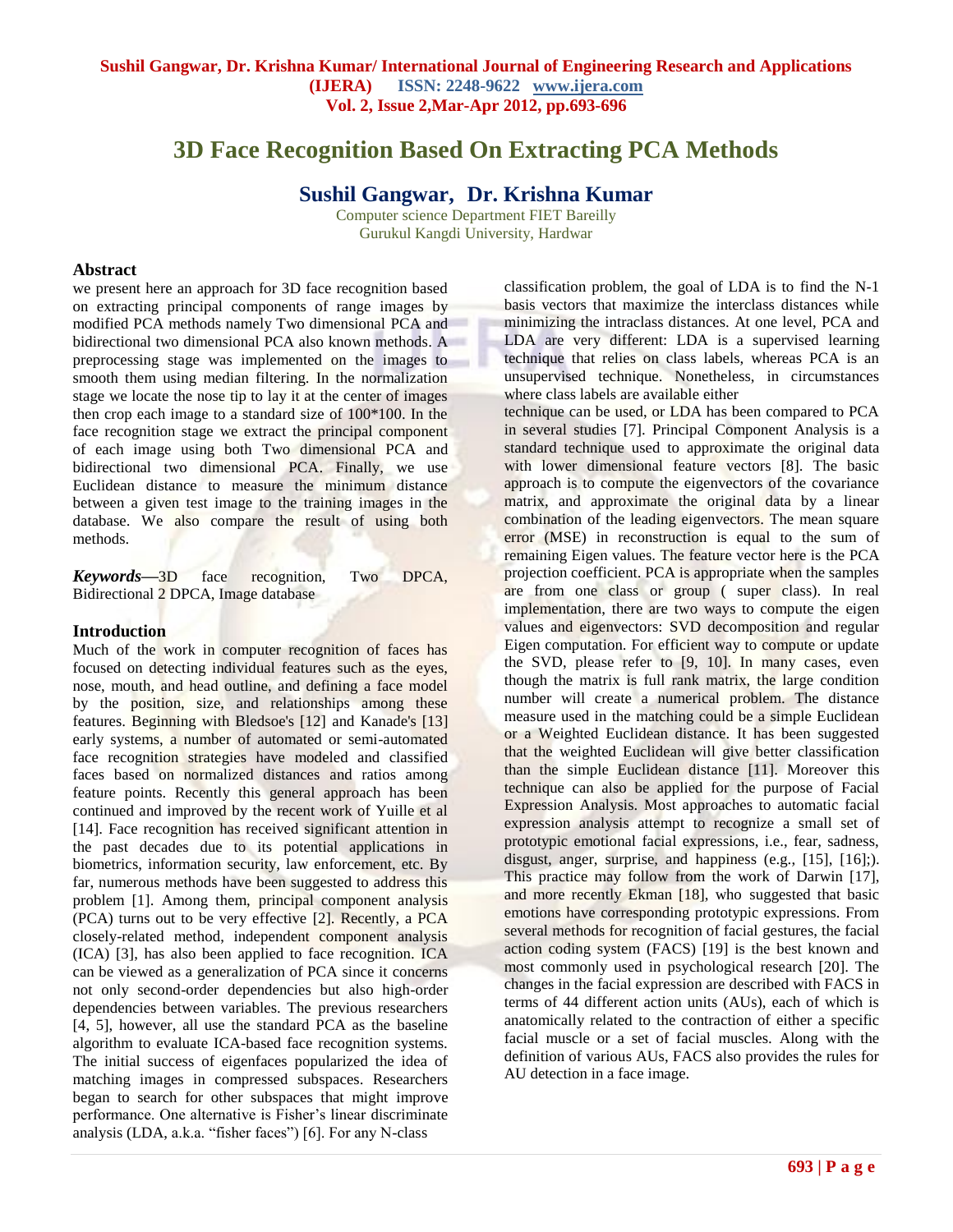# **Sushil Gangwar, Dr. Krishna Kumar/ International Journal of Engineering Research and Applications (IJERA) ISSN: 2248-9622 www.ijera.com Vol. 2, Issue 2,Mar-Apr 2012, pp.693-696**

# **PCA: Principal Components Analysis**

PCA commonly referred to as the use of eigenfaces, is the technique pioneered by Kirby and Sirivich in 1988. With PCA, the probe and gallery images must be the same size and must first be normalized to line up the eyes and mouth of the subjects within the images. The PCA approach is then used to reduce the dimension of the data by means of data compression basics and reveals the most effective low dimensional structure of facial patterns. This reduction in dimensions removes information that is not useful and precisely decomposes the face structure into orthogonal (uncorrelated) components known as eigenfaces. Each face image may be represented as a weighted sum (feature vector) of the eigenfaces, which are stored in a 1D array. A probe image is compared against a gallery image by measuring the distance between their respective feature vectors. The PCA approach typically requires the full frontal face to be presented each time; otherwise the image results in poor performance. The primary advantage of this technique is that it can reduce the data needed to identify the individual to 1/1000 th of the data presented.





#### **A. Image thresholding**

The main part of an image which can be used to identify the owner of the image is the face part, but the range images captured by a laser scanner may consist of other parts including neck and shoulders. So we should specify the face part only. To do this we use Otsu's method for image thresholding. Otsu suggested a criterion by which the best threshold for images with bimodal histograms can be determined [21]. The criterion states that the threshold should be chosen in such a way that minimizes the

weighted sum of within group variances for the two groups that results from separating the gray levels at the threshold value [21]. Figure 2 shows a raw face image and the resultant thresholded version of it using Otsu's method.



Fig. 2 A raw face image and its thresholded version

#### **B. Surface Smoothing and Nose Localization**

The range images captured by laser scanner sometimes have some sharp spikes and noise that should be removed because it can deteriorate the final result. To do this we can apply median filtering. After this step the image is ready for normalization. In the normalization stage, first the nose tip must be localized to lay at the center of the image. it's an easy task because in the smoothed data usually the nose tip is the closest part of the face to the 3D scanner, so it has the highest depth value among all the facial points. after detecting the nose all the images in the database are normalized to a standard 100\*100 pixels in size and then aligned so that the nose lies exactly at the center of each image at the (50,50) x-y coordinate. Now the images are ready for dimension reduction and feature extraction.

# **III. INTRODUCTION TO MODIFIED PCA METHODS**

#### **A. Two Dimensional PCA Method**

Suppose A denote  $m^*n$  depth map matrix and X denotes an ndimensional unitary column vector, the idea is to project image A onto X by the following transformation:

 $Y=AX$  (1)

Let us define the image covariance matrix as follows:

$$
G=[(A-E(A)^{T}))(A-E(A))]
$$
 (2)

Suppose that the number of training samples is N, the jth training image is denoted by

Aj  $j=1,2,3,...,N$ ) and the average image matrix is denoted by  $\overline{A}$  then G can be evaluated by :

$$
G = \frac{1}{N} \sum_{i=1}^{N} T(A_i - \bar{A})(A_i - \bar{A})
$$
 (3)

The optimal projection axis Xopt is the eigenvector of G corresponding to the largest eigenvalue.

The optimal projection vectors of 2DPCA, X1,X 2,…,Xd are choosed for feature extraction. For a given image sample A, let:

$$
Y_k = AX_k \quad k=1,2,\ldots,d \tag{4}
$$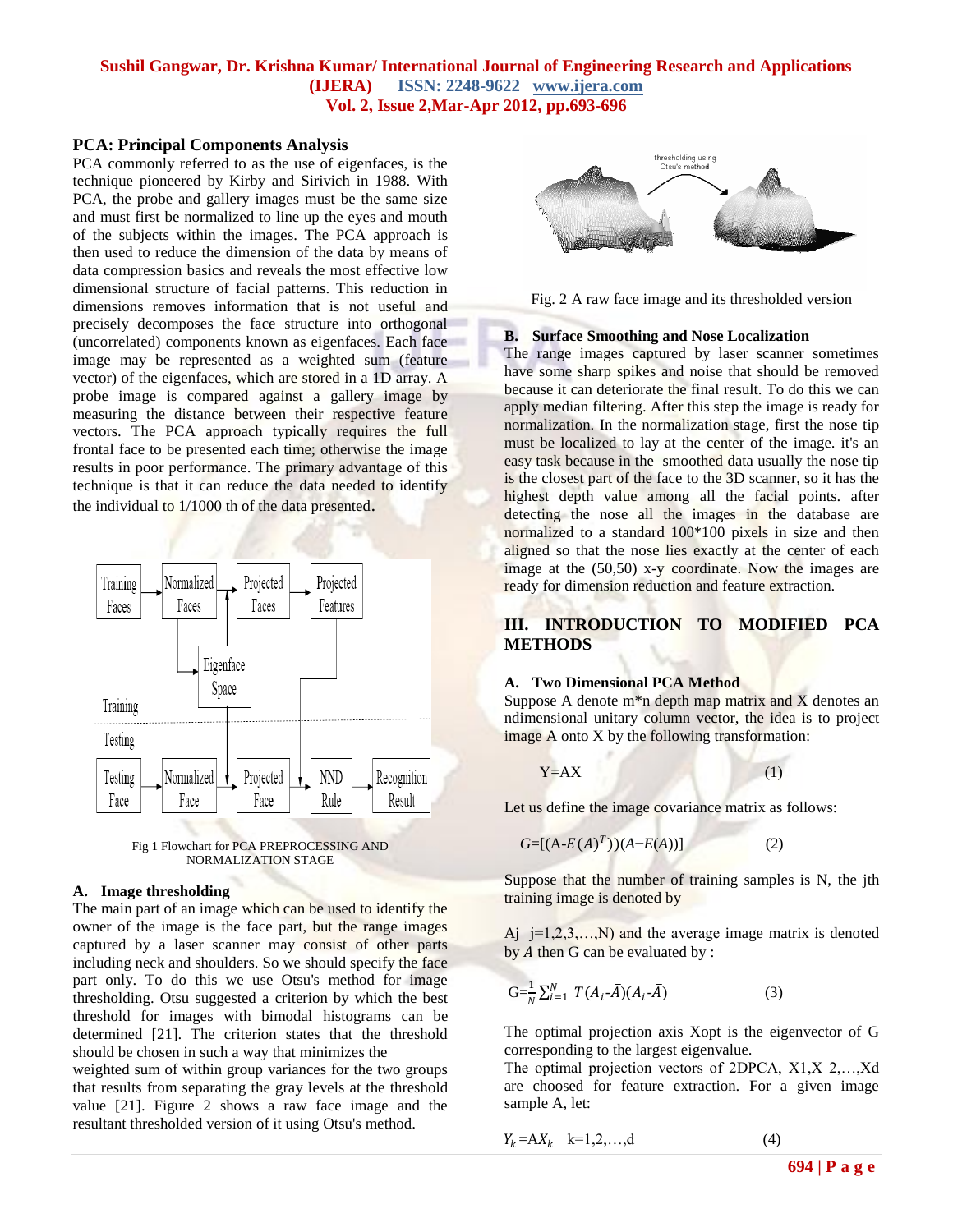# **Sushil Gangwar, Dr. Krishna Kumar/ International Journal of Engineering Research and Applications (IJERA) ISSN: 2248-9622 www.ijera.com Vol. 2, Issue 2,Mar-Apr 2012, pp.693-696**

Then we obtain a family of projected feature vectors Y1,Y2,…,Yd which are called the principal component. The feature vectors form an m\*d feature matrix which will be used in the classification stage. The projection vectors X1,X 2,…,Xd and the principal component Y1,Y2,…,Yd can be used to reconstruct the depth map of the images.

suppose U=[ $X1, X2, \ldots, Xd$ ] and V=[ $Y1, Y2, \ldots, Yd$ ] then the reconstructed depth map of the image can be obtained using equation (5):

$$
\tilde{A} = \nabla U^T
$$

 $(5)$ 

In which  $\tilde{A}$  is the reconstructed image. If d=N then the reconstructed image will be the same as the original image  $A<sub>1</sub>$ 

i.e.  $A = \tilde{A}$ 



Fig (a) (b)  $\&$  (c) are constructed using two dimensional PCA algorithm



Fig (d) (e)  $&$  (f) are constructed using bidirectional two dimensional PCA algorithm

Fig-3 Original image & Reconstructed versions (NOPC=number of principle component)

# **B .Bidirectional two dimensional PCA**

In bidirectional 2DPCA in addition to principal component obtained from G using equation (3) we use an alternative definition for image covariance matrix as follows:

$$
G' = \frac{1}{N} \sum_{i=1}^{N} (A_i - \overline{A})(A_i - \overline{A})^T
$$
\n(6)

Similarly the optimal projection matrix Zopt can be obtained by computing the eigenvectors Z1, Z2, Zq of equation (6) corresponding to the q largest eigenvalue i.e. Zopt=[ Z1,Z2,…,Zq] . Suppose we have obtained the projection matrices X and Z. now new definition for principal component of image A can be obtained by projecting A onto X and Z by the following equation:

$$
C = Z^T A X \tag{7}
$$

Now matrix C is the principal component of image A and is our new feature matrix. By comparing 2 feature matrices reconstruct the original image using the following equation:

$$
\widetilde{A} = Z C X^T
$$

$$
(\mathbf{8})
$$

Figure (3) shows some of reconstructed images using equations (5), (8) and different number of principal component. We can see that in both methods as the number of eigenvectors is increased the reconstructed images become clearer.

# **EXPERIMENTAL RESULTS**

In this we compare the results of implementing 2DPCA and bidirectional 2DPCA on Gavab 3D face database [23]. All of our experiments are carried out on a PC machine with 2.8GHz CPU. Also all of the simulation was carried out using Matlab version R2006b. Gavab contains 540 3D facial surfaces corresponding to 60 individuals. For each person there are nine different images,

two neutral frontal images, four neutral images with pose (looking left, right, up, down) and three frontal images in which the subject presents different and accentuated facial expression. In our experiments for each person we considered the two neutral frontal images and the random gesture and also accentuated laugh as gallery and the smile image as the probe image. Table 1 compares the result of exploiting the mentioned methods when utilizing different number of eigenvalue. Comparisons include recognition accuracy, dimension of feature vectors and its influence on recognition accuracy. We compared the rate of these two methods with other methods that used the same dataset. Two different approaches for 3D face recognition were presented by Moreno *et al .*in [8],[9]and were evaluated using GavabDB. In [8] they segmented the range images into isolated subregions using the mean and Guassian curvature. Then, they extracted 86 discriptors such as the areas, the distances, the angles, and the average curvatures of subreginos. They selected 35 best features and utilized them for face recognition, they achieved 62% recognition rate for smile expression. also in [9] they achieved 76.2 and